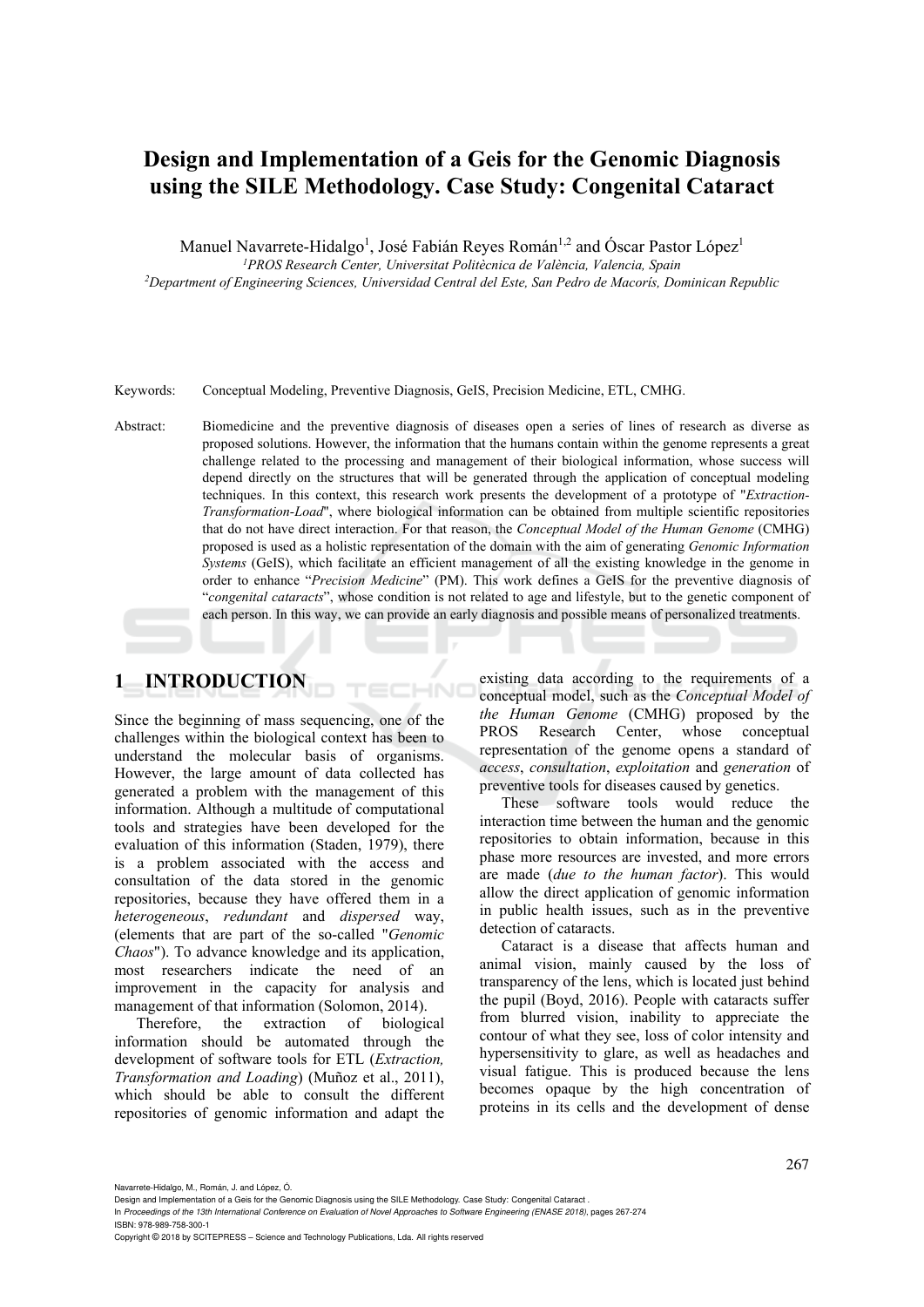bodies (The National Eye Institute, 2017) (*https://nei.nih.gov/*).

One of the ways to improve detection and provide prevention and/or cure mechanisms, as well as to study their direct link with other diseases, would be to analyze genomic repositories for genetic indicators for "*congenital cataract*" whose appearance is not related to the natural aging of the human being but to the genetic component of each person.

The paper is divided into the following sections: Section 2 presents the state of the art (conceptual modeling applied in genomics and cataracts). Section 3 shows a brief description of the CMHG. Section 4 contains the SILE Methodology used to the "*congenital cataract*". Finally, Section 5 presents the conclusions and outlines future work.

## **2 STATE OF THE ART**

Bioinformatics is born from the interaction of *molecular biology* and *computer science*, with the objective of allowing biological data to be processed. This data is characterized by its large size and continuous growth, which is why it is necessary to develop tools to manage the information in an agile and efficient way, as well as new algorithms and statistical solutions oriented to the analysis of the DNA sequences and their variations. In this sense, there are several standards and formats for the representation of nucleotide and protein sequences, programs of comparison of variations and frameworks for the exploration of genetic diseases, as well as databases with all genome sequences, nucleotides, proteins, proteins structures, human genetic diseases, and bibliography available for public study and research.

The main biological databases including sequence data were created in the USA, EU and Japan (see Table 1). Their beginnings date from 1971 and continue to the present day.

On the other hand, all this biological information must be perfectly structured and bounded in an *Information System* (IS) that allows its treatment and exploitation in an efficient way. Understanding the genome is a complex task, and generating a correct conceptual definition (Olivé, 2007) that addresses all current genomic knowledge is essential to understand the -*genomic*- domain. In addition, this conceptual model must be subject to constant evolutions product of new discoveries in the context.

Table 1: Most Popular Databases.

| DB type            | Source     | <b>Start</b> |
|--------------------|------------|--------------|
| Polymorphisms      | USA        | 2006         |
| Metabolic pathways | <b>USA</b> | 2005         |
| Metabolic pathways | EU         | 2004         |
| Genomics           | EU         | 2000         |
| Genomics           | <b>USA</b> | 2000         |
| Polymorphisms      | <b>USA</b> | 1998         |
| Bibliographical    | <b>USA</b> | 1996         |
| Metabolic pathways | Japan      | 1995         |
| Genetic diseases   | <b>USA</b> | 1995         |
| Nucleotides        | EU         | 1992         |
| Nucleotides        | Japan      | 1986         |
| Proteins           | EU         | 1986         |
| Nucleotides        | <b>USA</b> | 1982         |
| Proteins           | USA        | 1971         |
|                    |            |              |

### **2.1 Conceptual Modeling in Genomics**

In the field of genomic bioinformatics, the first works of conceptual modeling were given by Paton (Paton et al., 2000). His essays were supported by previous work on modeling of protein structures (Gray et al., 1990), being a pioneer in the conceptual design of the eukaryotic cell, its genomic organization, transcriptome, proteome and metabolome modeling, among others; using the unified modeling language -*UML*- (*http://www.uml.org/*). In addition, Ram et al. (2004) presents a conceptual modeling approach applied to the protein context, this paper states that the use of conceptual modeling facilitates the representation without semantic loss and comparison and search operations in complex structures, such as in the modeling of the three-dimensional structure of proteins, characterized by the large volume of data.

With these bases, the genome group of the *PROS Research Center*, of the Universitat Politècnica de València, started in 2008 a line of research focused on the modeling of the human genome for analysis and study the most basic expression, genes, and their mutations within a chromosomal segment (Pastor, 2008). However, this model does not consider the existence of processes such as the regulation or coding of a single protein by two different genes, as well as the combined action of multiple genes. As detailed in the work of 2010 (Pastor et al., 2010), this version of the conceptual model of the human genome is called the "*essential*" model and is composed of three views:

- *Genome* View: models human genomes.
- *Gene-Mutation* View: models the entities "*Gene*" and "*Allele*", and the knowledge of their structures.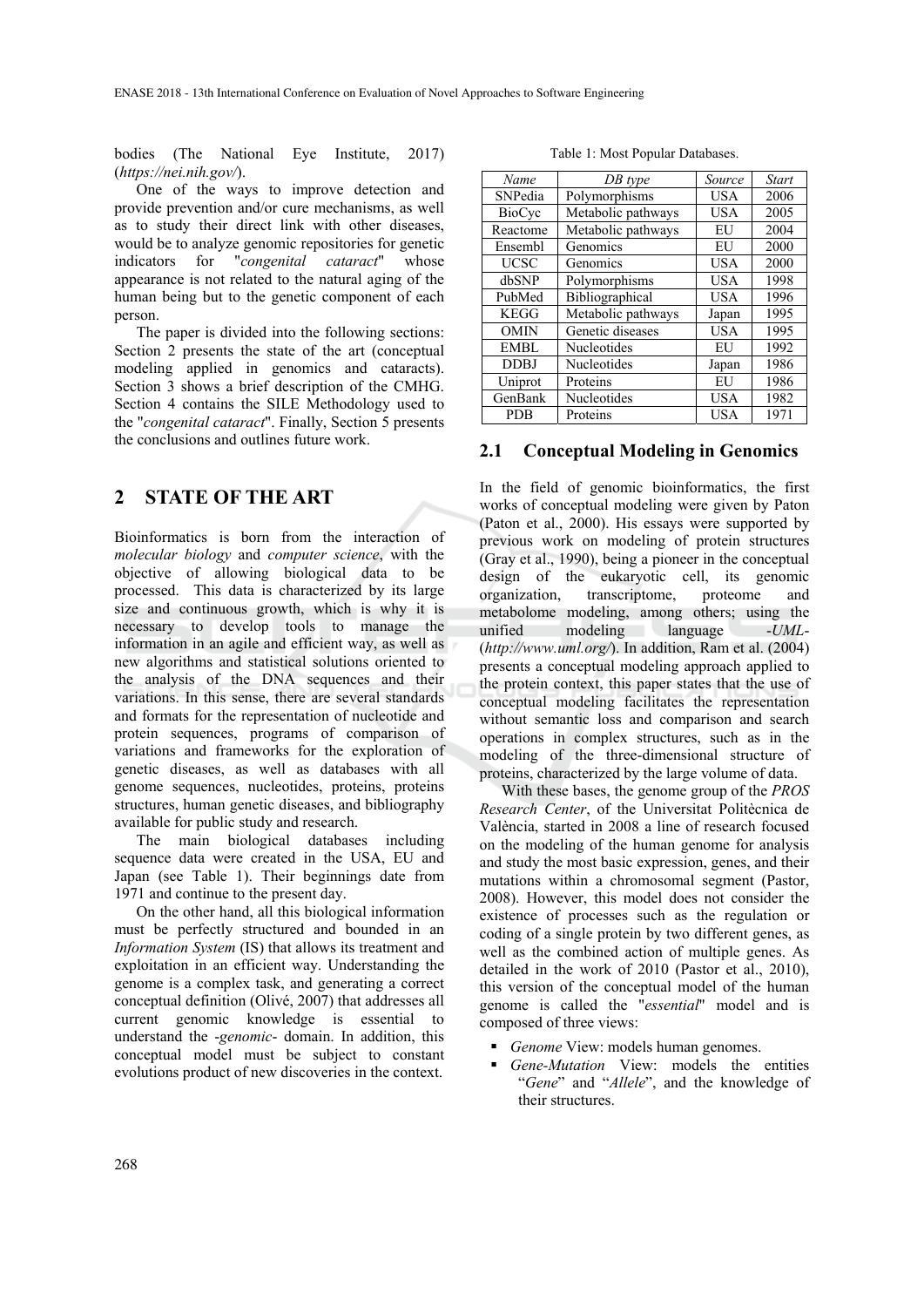*Transcription* View: models transcription processes.

After this, the schema is extended with a fourth view called "*Phenotype View*" that allows for the phenotypic representation, that is, the concrete/visible manifestation of a genotype in a given context. Subsequently, the CMHG migrated from modeling oriented to the study of genes to another centered on the concept of the chromosome (Reyes et al., 2016). This new focusing is called CMHG v2 (Reyes et al., 2017).

## **2.2 Cataract**

Cataract is the most frequent pathology of the lens and is the most common cause of reversible blindness, and produces a series of disabilities as explained in Section 1. According to the location of the opacity, several types of cataract are distinguished: *nuclear*, *cortical* and *subcapsular*. In nuclear cataract, opacity lies in the central part of the lens, while in the cortical and subcapsular the opacity lies in the periphery of the lens and in the central area of the posterior aspect of the lens respectively.

Currently, the only effective treatment for cataract is surgical intervention, the most recent and least invasive being *Phacoemulsification*  (Emulsifying and aspirating the nucleus of the lens with a high-frequency ultrasonic needle), followed by the *Small Incision Cataract Surgery* (Reinstein et al., 2014). Others like the *Extracapsular Cataract Extraction* and the *Intracapsular Cataract Extraction* (Kirchhof, 2017) are more complex, with slower recovery times, sutures and higher induced injuries. In all of them the lens is removed, and an intraocular lens is placed. At the biological level, the appearance of cataracts is associated with certain common cellular mechanisms (Jobling et al., 2002) (Michael et. al., 2011), which has allowed to know which habits and risk factors associated with cataract development (Rakel, 2014), such as exposure to sunlight and UV, stress, tobacco, excess of alcohol, malnutrition, vitamin deficiencies, obesity, dehydration, chronic diseases, medications, as well as metabolic disorders such as galactosemia and diabetes, plus genetic and hereditary reasons. The latter scenario is centered in the case study, the hereditary *congenital cataract*, which includes four types (Hejtmancik, 2008):

 *Autosomal recessive*: Two copies of the allele are needed to develop the disease.

- *Autosomal dominant*: Located on non-sexual chromosomes, with a single copy of the allele responsible for developing the disease.
- *Sporadic*: It is due to a spontaneous mutation that affected all the cells of the individual including the sexual ones, provoking predisposition to suffer the disease and being heritable, although their parents did not suffer.
- *X-linked:* It is due to an allele predisposed to suffer from the disease located on the sex chromosome X, which causes in women it depends on the dominance or recessiveness of the allele.

## **3 CONCEPTUAL MODEL OF THE HUMAN GENOME**

The *Conceptual Model of the Human Genome* (CMHG) version 2 is composed of six independent but related views (Pastor et al., 2016). These views are *structural*, *transcription, variations*, *phenotype*, *pathways* and *bibliography references*. Once the CMHG has been defined, it is necessary to have an entity that allows the storage and access to this information in a fast and structured way. These operations are guaranteed by a relational database schema called "*Human Genome Database*" (HGDB), which currently models the *structural view*, *variations*, *bibliography references*, and *validations* through tables. For more information, see the full view and description in (Reyes et al., 2016). This model remains in constant study, so it is necessary for the CMGH to continue evolving according to new discoveries and non-contemplated genetic structures, such as haplotypes support (Reyes et al., 2016), as well as the study of quality metrics to ensure the best definition of the domain.

## **4 SILE METHODOLOGY**

SILE (*Search-Identification-Load-Exploitation*) is a methodology whose objective is to perform a load of selective information with "*curated data*", given that the existing information is *dispersed*, *heterogeneous* and often *redundant*. Performing a massive data load would suppose managing and working with invalid or obsolete information. For this, the SILE methodology is composed of four stages. In the first place, a *search* of genes is made in the genomic repositories most used by the scientific community. In the next stage, an accurate *identification* and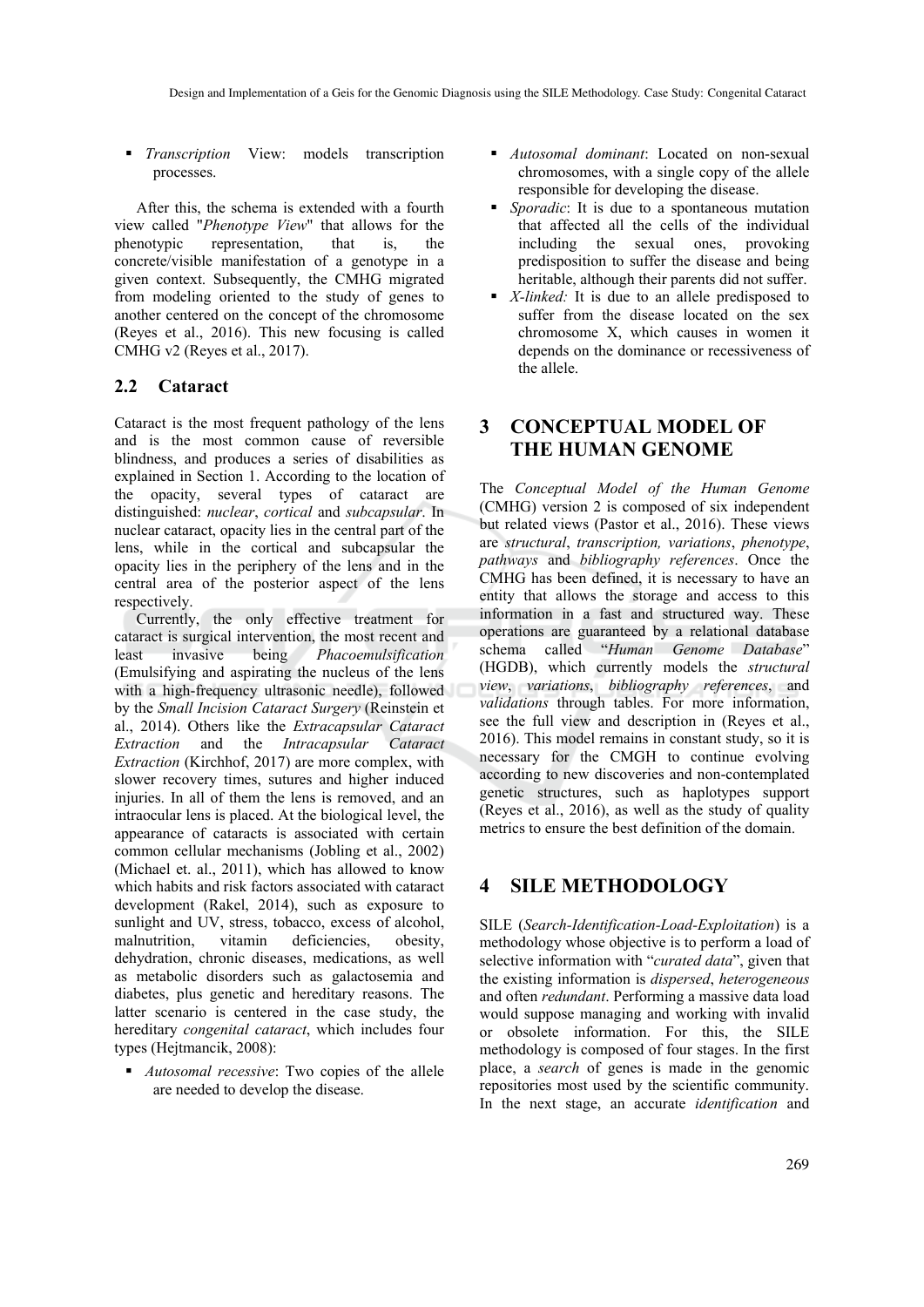*validation* of genes and variations associated with the genetic disease of study is performed. To do this, there is a group of experts in areas of *molecular biology*, *biomedicine* and/or *biotechnology* coming from different hospital centers with which the PROS Center has collaborations, such as, the *Hospital Universitari i Politècnic La Fe*, the *INCLIVA*, as well as companies specializing in genetic studies, such as *IMEGEN* and *tellmeGen*. Then, the data obtained are *loaded* into the HGDB and finally *exploited* using the genomic framework called "*VarSearch*".

#### **4.1 Search**

First, it is necessary to search all genes directly or indirectly associated with congenital cataracts (Table 2). These data were obtained from two reviews (Hejtmancik, 2008), (Shiels & Hejtmancik, 2013) and various research articles (Cobb et al., 2000; Fu & Liang, 2002; Faiyaz-Ul-Haque et al., 2007; Richter et al., 2008; Sagona et at., 2014; Javadiyan et al., 2016).

Table 2: Genes associated with congenital cataract.

| Gene              | Official name                          |
|-------------------|----------------------------------------|
| <b>BCOR</b>       | BCL6 corepressor                       |
| BFSP2             | Beaded filament structural protein 2   |
| CHMP4B            | Charged multivesicular body protein 4B |
| <b>CRYAA</b>      | Crystallin alpha A                     |
| <b>CRYAB</b>      | Crystallin alpha B                     |
| <b>CRYGC</b>      | Crystallin gamma C                     |
| CRYBB1            | Crystallin beta B1                     |
| CRYBB2            | Crystallin beta B2                     |
| CRYBB3            | Crystallin beta B3                     |
| CRYBA4            | Crystallin beta A4                     |
| <b>CRYGD</b>      | Crystallin gamma D                     |
| <b>CRYGS</b>      | Crystallin gamma S                     |
| GCNT <sub>2</sub> | Glucosaminyl (N-acetyl) transferase 2  |
| GJA3              | Gap junction protein alpha 3           |
| GJA8              | Gap junction protein alpha 8           |
| HSF4              | Heat shock transcription factor 4      |
| LIM <sub>2</sub>  | Lens intrinsic membrane protein 2      |
| <b>MAF</b>        | MAF bZIP transcription factor          |
| <b>NHS</b>        | NHS actin remodeling regulator         |
| <b>MIP</b>        | Major intrinsic protein of lens fiber  |
| PITX3             | Paired like homeodomain 3              |
| VSX <sub>2</sub>  | Visual system homeobox 2               |

In addition, there are studies that highlight the clinical utility of the genomic variations, indicating that the detection rate of mutations in affected patients is 70% using massive sequencing techniques. This indicates that the genomic studies would be useful for early detection of the disease

and improving clinical advice, as they provide significant additional diagnostic information, allowing the existence of a personalized medicine at the genomic level (Ding et al., 2017). Jointly, *the Eye Genetics Research Group of Children's Medical Research Institute* (CMRI, 2017) is expanding the genomic knowledge of congenital cataracts, which offers opportunities to analyze this information.

### **4.2 Identification**

Once the cataract related genes are identified, we proceed to the identification of variants, location and cataract types (AD, *autosomal dominant*; AR, *autosomal recessive*; S, *sporadic*; XL, *X-linked*) that have been recently studied, covering a timespan from 2014 to 2016 (Ma. et al., 2016) (Table 3):

Table 3: Variations associated with congenital cataract.

| Gene         | Chromosome | Type  | <i>Variation-SNP</i> |
|--------------|------------|-------|----------------------|
| <b>BCOR</b>  | Xp11.4     | X     | rs864309680          |
|              |            |       | rs864309702          |
| <b>CRYAA</b> | 21q22.3    | AD    | rs864309685          |
|              |            |       | rs397515625          |
| <b>CRYAB</b> | 11q23.1    | AD    | rs144451841          |
| CRYGC        | 2q33.3     | AD    | rs587778872          |
| CRYBB1       | 22q12.1    | E/AD  | rs864309682          |
| CRYBB2       | 22q11.23   | E/AD  | rs864309683          |
| GJA3         | 13q12.11   | AD    | rs864309687          |
|              |            |       | rs864309691          |
| 7 G I        |            |       | rs864309694          |
| GJA8         | 1q21.2     | AD    | rs80358205           |
|              |            |       | rs864309677          |
|              |            | E/AD  | rs864309684          |
|              |            | AD/AR | rs864309688          |
|              |            | E/AD  | rs864309703          |
| <b>MAF</b>   | 16q23.2    | AD    | rs864309678          |
|              |            |       | rs786205222          |
|              |            |       | rs864309692          |
|              |            |       | rs864309695          |
| <b>MIP</b>   | 12q13.3    | E/AD  | rs864309693          |
| <b>NHS</b>   | Xp22.13    | AD    | rs864309679          |
|              |            | XL/AD | rs111534978          |

It should be noted that identification allows us to delimit all existing knowledge, and opens an important aspect about what information is obsolete or very relevant.

#### **4.3 Load**

The loading step of the data obtained through the application of the SILE methodology in the human genome database is composed of three subprocesses called *extraction*, *transformation* and *loading*. These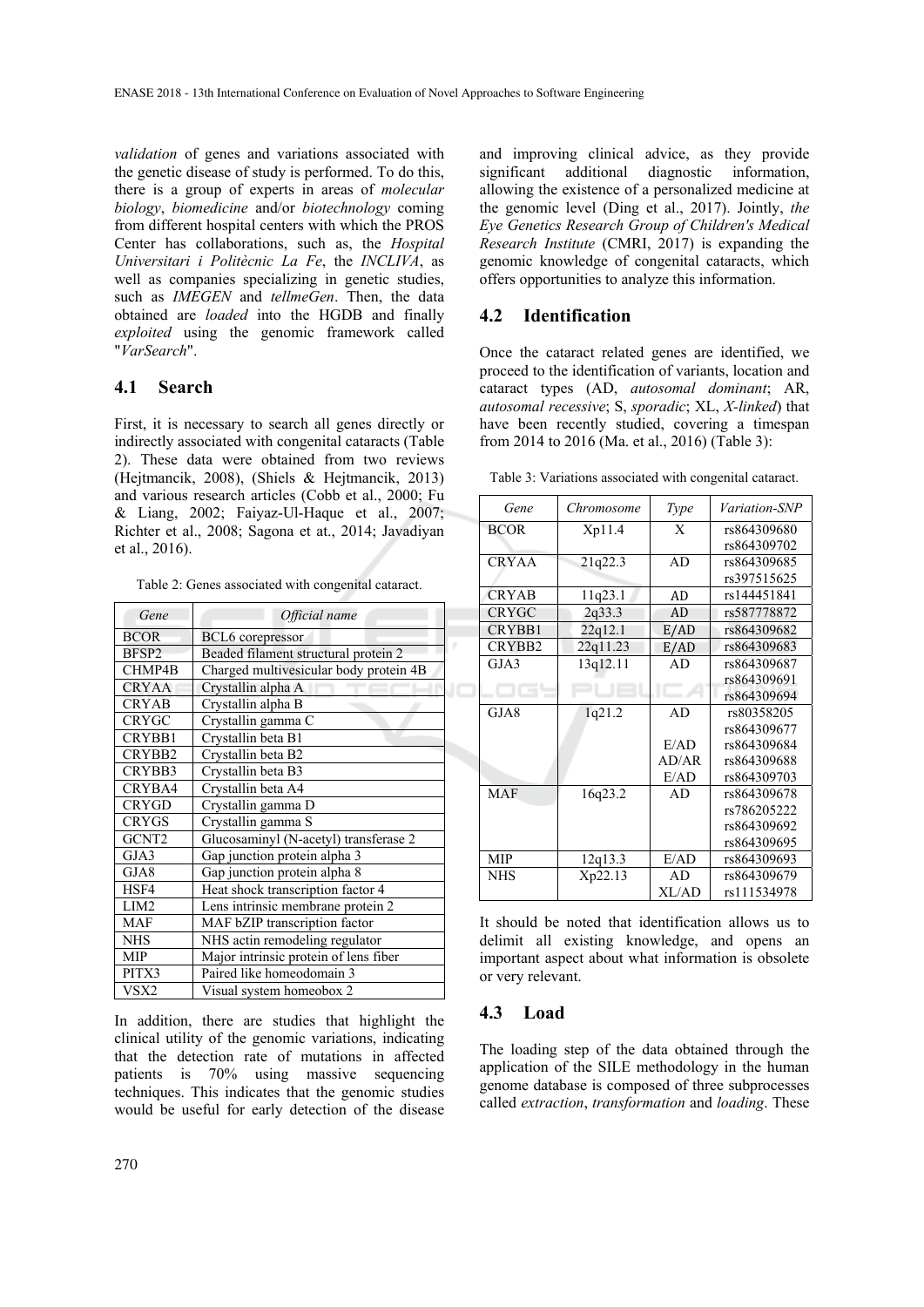subprocesses are part of the ETL concept (*Extraction-Transformation-Load*) that allows and guarantees the extraction of information from different data sources for analysis, conversion and compliance with the constraints of the target system, i.e., the HGDB, like shows the Figure 2.



Figure 1: ETL Process.

The table structure of the HGDB currently accommodates the *structural*, *variations*, *bibliography references*, and *validations* view, which can be consulted or reviewed in the following work (Navarrete-Hidalgo, 2017).

The origins of the information, used for this work were the biological repositories of the *National Center for Biotechnology Information* (https://www.ncbi.nlm.nih.gov/). These are: *Gene,* offers all the information associated with the genes. *dbSNP*, compiles simple nucleotide polymorphisms among several species. *ClinVar*, shows information on variations, types, nucleotide changes, etc. *Nucleotide*, links genome sequences and data to genes and their transcripts. *Pubmed,* database of research articles (Gibney et. al., 2011). Although each source contains very specific information and encourages a trivial data location, the characteristics of the views require the need to consult several repositories and be able to relate them in an agile and concurrent way.

The programming language used for application development and ETL subprocesses has been *Java* in version 8.144 (Oracle Corporation, 2017). The choice of this language is due to its extensive documentation, libraries, as well as its robustness, security and portability, as it is independent of the architecture and platform. On the other hand, the output format of the repositories is the meta-tagged language (*XML¸ https://www.w3.org/XML*), Java has an XML processing API called SAX (Oracle Corporation, 2017), free access and event-based. That is, SAX (*Simple API for XML*) parses the document sequentially and as it locates a start or end tag launches an event to read the attributes of the

same, or perform another action. SAX is characterized by having reduced memory consumption and is oriented to reading large XML files.

#### **4.3.1 ETL (Extraction)**

The extraction is the first stage of the ETL process and its main function is to extract the data from the different sources of information, which may be local repositories or located on the Internet. In addition to accessing them, the extraction stage must analyze them, check their structure, and in case of not complying with the necessary requirements, reject them, since during this phase the data are converted to a previous format that serves as intermediate for stage of transformation. In this sense, the origin of the information required comes from the biological and scientific repositories of NCBI: *dbSNP*, *ClinVar*, *Gene*, *Nucleotide*, *Protein* and *Pubmed*.

*ClinVar* is consulted to obtain the detail of the variation, that is to say, the change of nucleotide, its chromosome position, as well as the type of variation carried out. To obtain gene information, such as his official name, abbreviation, description, synonyms, the *Gene* repository is queried. Thirdly, to obtain the information of the proteins resulting from the variation, the *Protein* repository is consulted, from which it's official name and its amino acid sequence are obtained. On the other hand, to obtain the chromosome sequences and the transcribed elements of the variation, *Nucleotide* is consulted. Finally, *PubMed* is consulted, from which all the bibliographical sources and research articles are obtained, being the views documented by the repositories. However, there is a problem of access and consultation to these repositories that the present work intends to face. First, the relationship and consultation between them is not direct.

In addition, access to each one is done individually, sequentially and with complex parameterized queries from which the information is extracted in XML format. The XML information of each repository has a particular structure, repetitive information in different elements and tags that need to be analyzed to discard those which are less descriptive. All the extracted information has to be processed later and transformed to obtain the identifiers and arguments of consult, which causes that the stage of extraction of some repositories does not begin until the transformation finished, and both the identifiers and the rest of attributes are obtained. The query consists of a URL composed of four elements that allow specific arguments (Table 4).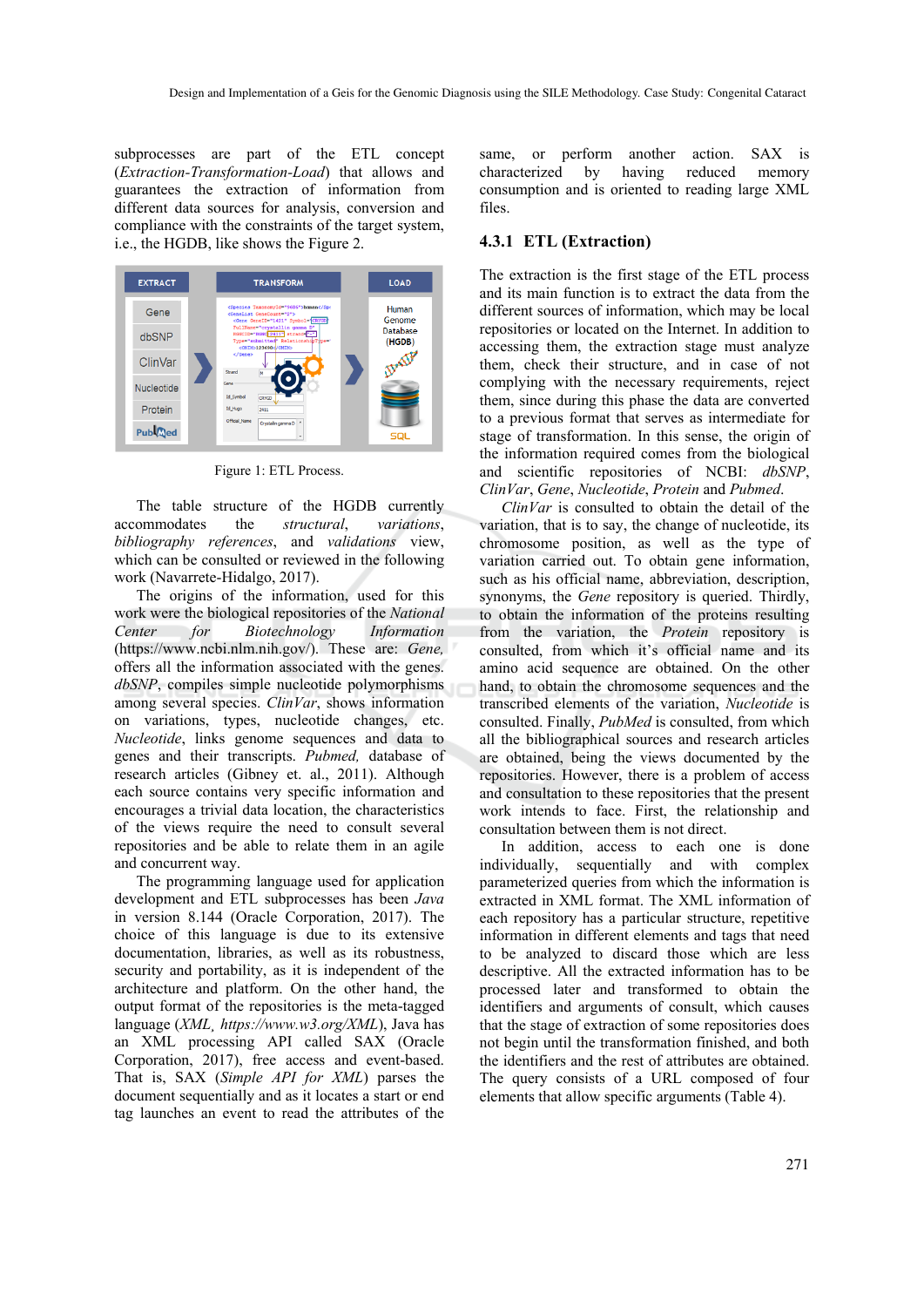| Argument | Parameter                                   | Description                                         |
|----------|---------------------------------------------|-----------------------------------------------------|
| db       | gene<br>snp<br>pubmed<br>nuccore<br>protein | Selection of the<br>database to consult.            |
| id       | Identifier                                  | Identifier of the item<br>to consult.               |
| retmode  | xml<br>txt<br>ıson                          | Output format of the<br>data. By default, is<br>XML |

Table 4: Arguments allowed in the query URL.

In the case of *ClinVar*, it is important to note that the construction of the URL varies slightly. While access to *dbSNP* is performed with the unique identifier of the variation, the step to *ClinVar* may result in one or more queries with one or more identifiers depending on whether the variation makes one or more nucleotide changes.

To know these identifiers, an intermediate query must be made in which the body of the previous URL is maintained, but with new arguments as: *dbfrom*: Source database (SNP). *db*: Target database (*ClinVar*). *id*: dbSNP variant identifier. This query generates an XML with ClinVar variations inside the tags *<Link> <Id>* and *</Id> </Link>*. Also, it shows the query parameters used, the source database (*dbSNP*), the identifier and the query database (*ClinVar*). Once the *ClinVar* identifiers are obtained the next step is to formulate the URL with the parameters required for the database, whose structure is: *Body URL*, gives access to fetch (NCBI Explorer tool). *db*: Selection of the database to be consulted (*ClinVar*). *rettype*: Record type returned (*Variation*). *id*: ClinVar variant identifier.

The result of this query contains all the variation data in XML format, which must be processed in the next step in order to adapt the information to the requirements of the destination information system, i.e., the Human Genome Database (HGDB).

#### **4.3.2 ETL (Transform)**

Once the information is extracted from the different genomic repositories, the transformation stage is responsible for the processing and validation of the data, in order for the information to comply with the requirements and rules of the target repository system. For this, changes of format and codification of values are performed, as well as obtaining of data from other repositories, generation of new identifiers, combination or division of attributes.

The following describes some of the transformations carried out to comply with the requirements of

the CMGH and allow the successful loading of the data in the HGDB:

- a) The CMHG contemplates four types of possible variations: *insertion*, *deletion*, *indel* and *inversion*. In contrast, *ClinVar* represents ten.
- b) The identifier that NCBI assigns to the transcripts and genes is obtained by processing the "*Others\_identifiers*" attribute of the "*Variation*" class, eliminating the change produced by the variation in each context.
- c) *ClinVar* represents the strand by means of the "-" and "+" signs, whereas in the CMHG the characters "M" are defined from minus to "-" and "P" from plus to "+".

#### **4.3.3 ETL (Load)**

The data loading is the last stage of the ETL process (and the SILE "*Load*" stage). It should be noted that the loading stage introduces all extracted and transformed data into the destination repository (HGDB). The information to enter is unique and does not allow the existence of duplicates, which is why before carrying out any load the genome version (i.e., *GRCh build 38*) must be checked and new studies regarding the variation must be checked. In case the information stored in the HGDB is the same as that extracted from the different repositories, the load will not be carried out.

The prototype developed and one of the main contributions of this research work begins with the establishment of the connection to the database. For this, the prototype has a section of management of connections with which direct communication with the server is verified. Once established and validated, the application reports on the state of the connection and allows the information load extraction process (from the genomic repositories: *ClinVar, dbSNP, Gene, Nucleotide and Pudmeb*).

If the information extracted from the repositories is useful and if it is desired to be entered into the database for subsequent *exploitation*, prior to insertion, the application performs a duplication check, and later, regardless of whether it performs the validation, introduces all the biological information obtained in the HGDB.

#### **4.4 Exploitation**

The last stage of the SILE methodology is the exploitation of the data cured through the *VarSearch* genomic framework, whose function is to obtain knowledge by processing the information contained in patient samples (provided by VCF or Sanger files,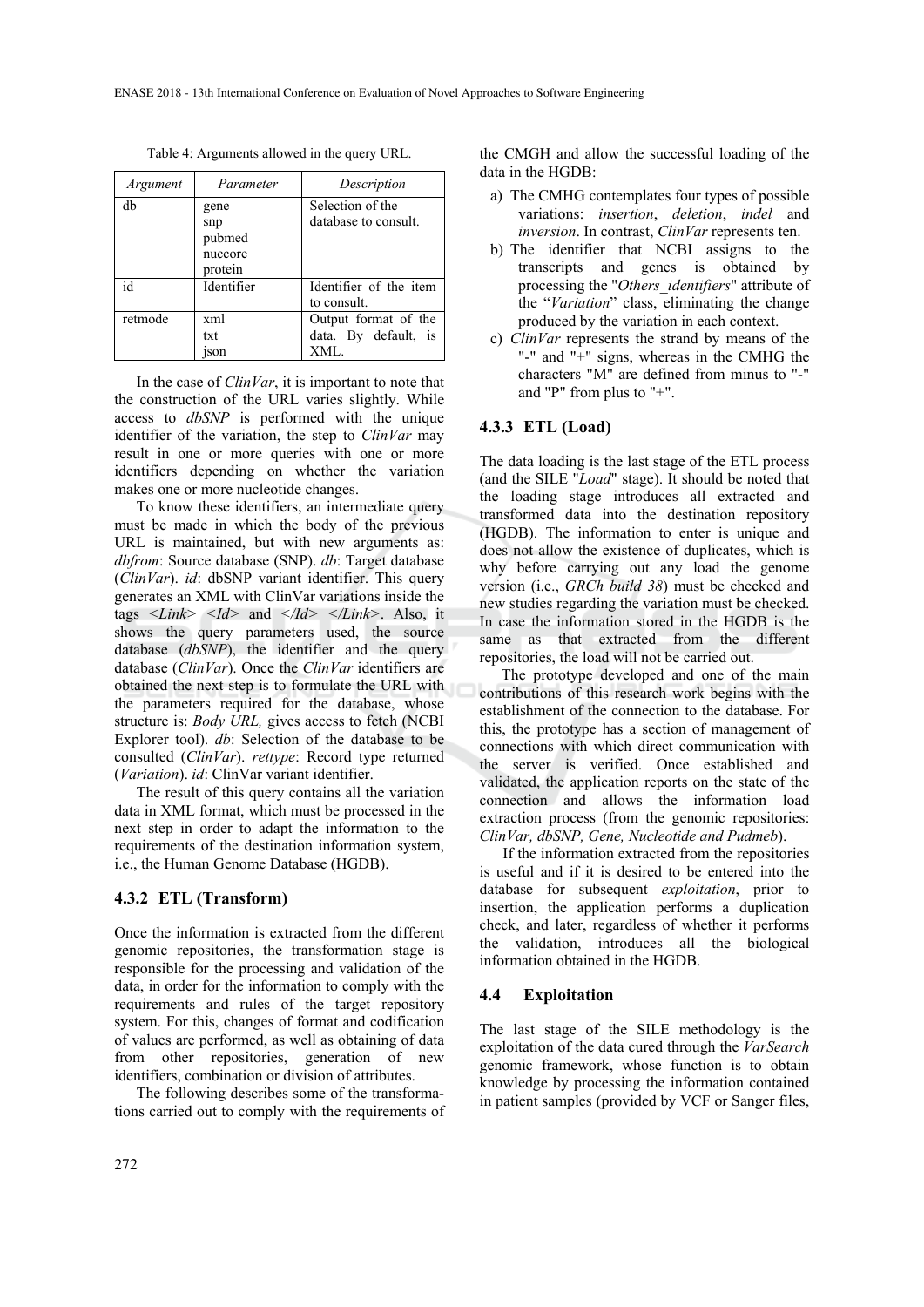which represent and store variations), and that available one in the database of the human genome.

The web-based "*VarSearch*" genomic framework starts with the selection and processing of the VCF study file, which will contain the information of the variations organized into blocks, representing the position in which the variation occurs, the chromosome, the unique identifier of the variation, as well as the reference alleles and other biological data. Once the analysis of the VCF file is finished, the application shows two types of results: a) *variations found*, which indicate the relationship with the cataract; and b) *variations not found*, that is, those found in the study VCF file (*sample*), but whose information is not supported / stored by the *Genomic Information System* (GeIS), and therefore, are not related to cataracts. The detail of the exploitation process can be consulted in (Navarrete-Hidalgo, 2017).

However, the GeIS and the knowledge obtained does not have a direct application in the population, since the genomic framework acts as an interface between the HGDB and domain experts (i.e., *geneticists*, *clinical laboratories*, *biologists*, among others). Its application to end-users is intended to be facilitated through what are known as "*direct genetic tests to the consumer*", and for them a parallel project called "*GenesLove.Me*" has been developed (Reyes et al., 2017). The purpose of this web service is to offer various tests for genetically based conditions, such as: *androgenic alopecia*, *lactose intolerance*, *alcohol sensitivity* or *dupuytren*'s disease (see in detail in *http://geneslove.me*).

## **5 CONCLUSIONS AND FUTURE WORK**

The design and implementation of a GeIS for genomic diagnosis has been carried out using the SILE methodology. In this work, a large part of the processes has been automated, and in a greater proportion the loading stage. This prototype ETL has worked well for the case study, *congenital cataract*. It has been shown that the developed ETL application works as a tool for obtaining biological information from multiple repositories from a single input parameter, which reduces human interaction with data sources from hours to seconds. To obtain the biological information that documents the variations different scientific repositories of the NCBI have been studied, such as *Gene, ClinVar, dbSNP, Nucleotide, Protein and Pubmed*. In this

sense, there would be a line of improvement regarding the exploration of new data sources and their standardization.

The most important future work would be to provide the application with mechanisms for automatic updating of stored information. This would allow a direct comparison between the existing information and that obtained from the repositories, which are continuously updated with new biological data, as well as the selective loading of information depending on its version, veracity and biomedical utility. On the other hand, the application allows for a possible conversion of desktop tool to web tool, thus allowing its use from place, device and platform.

## **ACKNOWLEDGEMENTS**

The authors would like to thank the members of the PROS Research Centre Genome group for the fruitful discussions regarding the application of CM in the medicine field. In addition, we would like to thank Fernando Cervera, Rubén Casatejada and Mariano Collantes as experts in Biology for their contribution to this research. This work has been supported by the Generalitat Valenciana through project IDEO (PROMETEOII/2014/039) and the MICINN through project DataME (ref: TIN2016- 80811-P).

**PUBLICATIONS** 

## **REFERENCES**

- Staden, R. (1979). A strategy of DNA sequencing employing computer programs. *Nucleic Acids Research, 6(7)*, 2601–2610.
- Muñoz, L., Mazón, J. N., Trujillo, J., Munoz, L., & Mazon, J.-N. (2011). ETL Process Modeling Conceptual for Data Warehouses: A Systematic Mapping Study. *IEEE Latin America Transactions*, 9(3), 360–365.
- Solomon, B. D. (2014). Obstacles and opportunities for the future of genomic medicine. *Molecular Genetics & Genomic Medicine, 2(3)*, 205–209.
- Boyd, Kierstan. (2016) What Are Cataracts? American Academy of Ophthalmology. https://www.aao.org/ey e-health/diseases/what-are-cataracts. [On line; accessed 5-September-2017].
- The National Eye Institute (NEI). Facts About Cataract. https://nei.nih.gov/health/cataract/cataract\_facts. [On line; accessed 15-May-2017].
- Olivé, A. (2007). Conceptual modeling of information systems. *Springer-Verlag. Berlin Heidelberg*.
- Paton, N. W., Khan, S. A., Hayes, A., Moussouni, F., Brass, A., Eilbeck, K., Goble, C. A., Hubbard, S. J. &